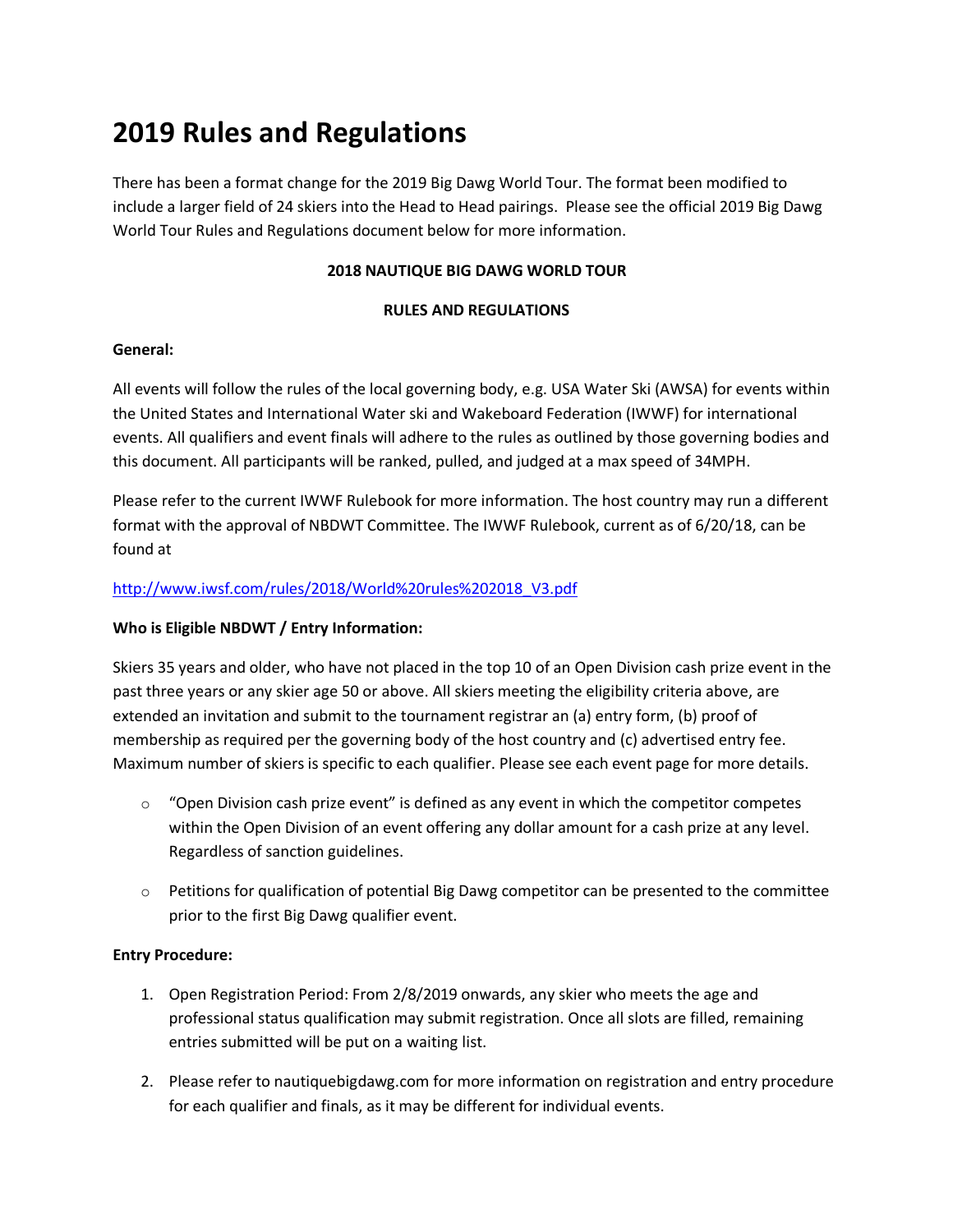3. **Refund/Cancellation Policy:** No refund for cancellation will be given unless slot is filled. Waiting list entries will be refunded if the skier does not compete.

\*PLEASE NOTE: Once registration has officially opened on Feburary 8th, entries can be sent in at any time via the preferred method designated by each host (electronic or paper).

## **2019 Schedule:**

2019 NBDWT Qualifying Events:

June 28-30th Sesena Wakeboard and Waterski Complex, Sesena, Spain

July 13-14th, Diablo Shores, Brentwood CA, USA

2019 NBDWT Finals: Aug 8-9 at Okeeheelee Park, West Palm Beach FL USA

## **Points System:**

A points system based on placement at each event will be used to determine qualified athletes for the Finals. The winner of each event will be awarded the maximum of 45 points and will receive an automatic invite to the Big Dawg World Tour Finals. Skiers finishing 2<sup>nd</sup>-45<sup>th</sup> place will receive points based on the chart below. A cumulative score for each skier will be calculated by adding the two highest point totals from the qualifying events.

|                  | Points  |
|------------------|---------|
| Placement        | Awarded |
| 1 <sup>st</sup>  | 45      |
| 2 <sub>nd</sub>  | 44      |
| 3 <sup>rd</sup>  | 43      |
| $4^{\text{th}}$  | 42      |
| 5 <sup>th</sup>  | 41      |
| 6 <sup>th</sup>  | 40      |
| 7 <sup>th</sup>  | 39      |
| 8 <sup>th</sup>  | 38      |
| $9^{\text{th}}$  | 37      |
| $10^{\text{th}}$ | 36      |
| $11^{\text{th}}$ | 35      |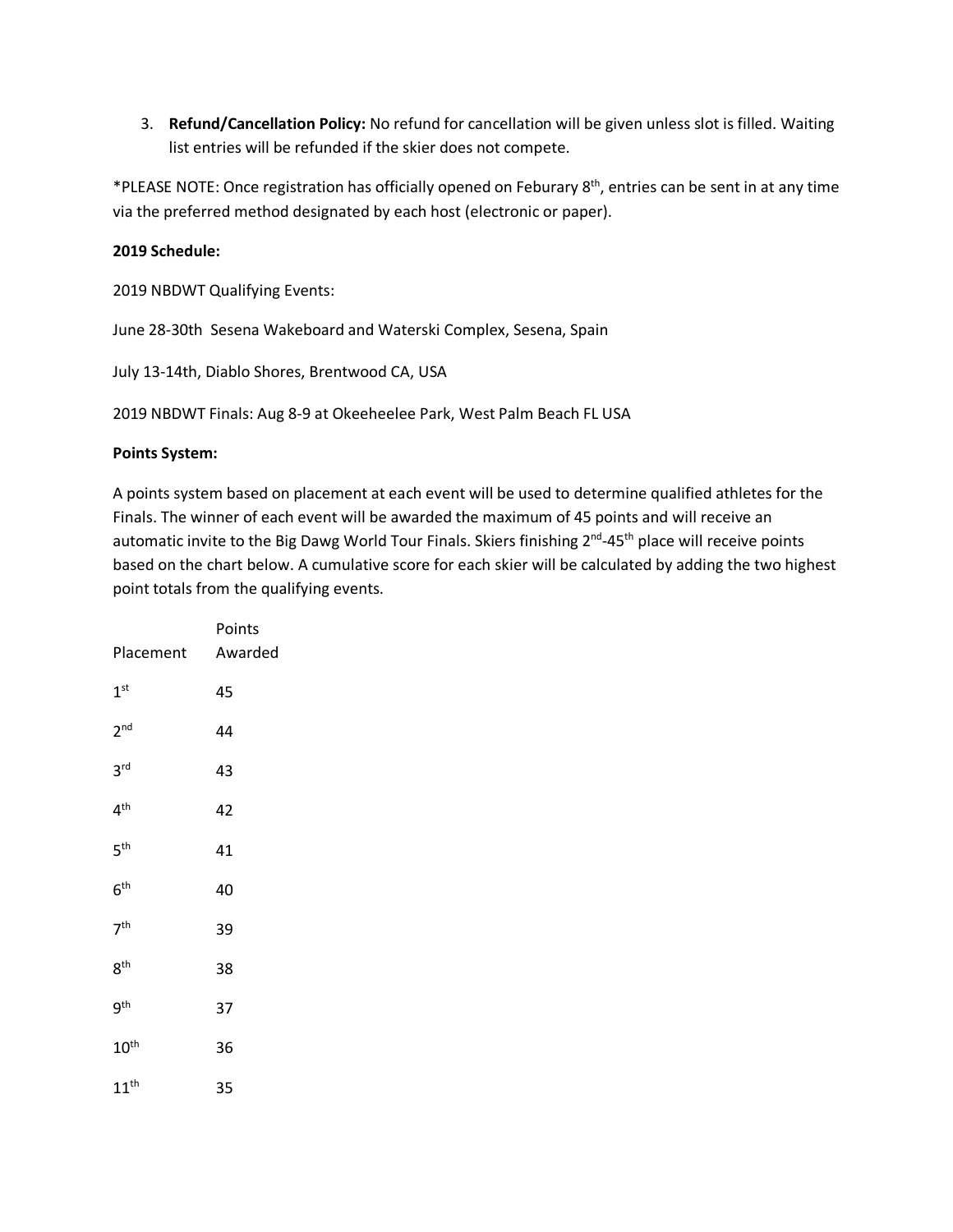| $12^{\text{th}}$ | 34 |
|------------------|----|
| 13 <sup>th</sup> | 33 |
| 14 <sup>th</sup> | 32 |
| $15^{\text{th}}$ | 31 |
| $16^{\text{th}}$ | 30 |
| 17 <sup>th</sup> | 29 |
| $18^{\text{th}}$ | 28 |
| 19 <sup>th</sup> | 27 |
| 20 <sup>th</sup> | 26 |
| $21^{st}$        | 25 |
| 22 <sup>nd</sup> | 24 |
| 23 <sup>rd</sup> | 23 |
| 24 <sup>th</sup> | 22 |
| 25 <sup>th</sup> | 21 |
| 26 <sup>th</sup> | 20 |
| 27 <sup>th</sup> | 19 |
| 28 <sup>th</sup> | 18 |
| 29 <sup>th</sup> | 17 |
| 30 <sup>th</sup> | 16 |
| $31^{st}$        | 15 |
| 32 <sup>nd</sup> | 14 |
| 33 <sup>rd</sup> | 13 |
| 34 <sup>th</sup> | 12 |
| 35 <sup>th</sup> | 11 |
| 36 <sup>th</sup> | 10 |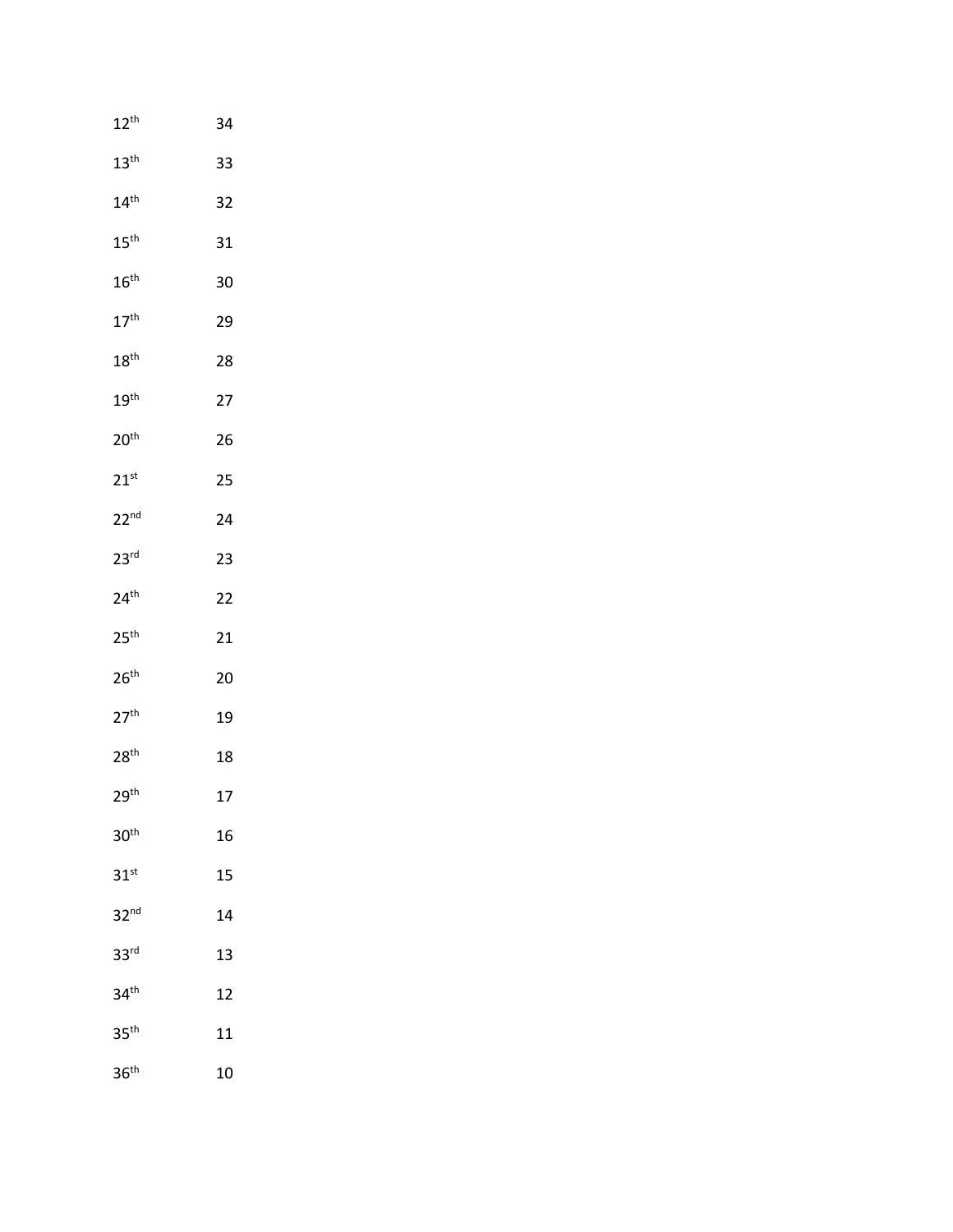| 37 <sup>th</sup>                           | 9              |                                               |  |  |
|--------------------------------------------|----------------|-----------------------------------------------|--|--|
| 38 <sup>th</sup>                           | 8              |                                               |  |  |
| 39 <sup>th</sup>                           | 7              |                                               |  |  |
| 40 <sup>th</sup>                           | 6              |                                               |  |  |
| $41^{st}$                                  | 5              |                                               |  |  |
| 42 <sup>nd</sup>                           | 4              |                                               |  |  |
| 43 <sup>rd</sup>                           | 3              |                                               |  |  |
| 44 <sup>th</sup>                           | $\overline{2}$ |                                               |  |  |
| 45 <sup>th</sup>                           | $\mathbf 1$    |                                               |  |  |
| Sample Skier Cumulative Score Calculation: |                |                                               |  |  |
| Event 1: 33 points                         |                |                                               |  |  |
| Event 2: 30 points                         |                |                                               |  |  |
| Event 3:                                   | 0 points       |                                               |  |  |
| Event 4:                                   | 38 points      |                                               |  |  |
|                                            |                | Overall Points for Ranking: 71 points (33+38) |  |  |

The top 30 skiers will be invited to compete at the Big Dawg World Tour Finals. Ties will be broken by the highest score (ex. 4.5 @ 39 off) of any round of any Big Dawg qualifying event. Second level tie breaks will go to the next highest score from any qualifying event. Alternates will be selected in order of the overall Big Dawg World Tour Ranking List.

## **Seeding Procedures:**

**Qualifiers:** Seeding will be based on the current IWWF ranking score. Qualification Round 2 seeding will be the same running order as Round 1.

**Finals:** Seeding will be based on the 2019 NBDWT Overall Ranking List. If there is a tie between skiers for single highest score then the higher placement goes to the next highest score from any event or round in the Big Dawg World Tour. Any ties remaining after all scores are used will be broken by the current IWWF ranking list. Round 2 seeding will be the same running order as Round 1.

## **Head-to-Head Competition Rules and Pairings:**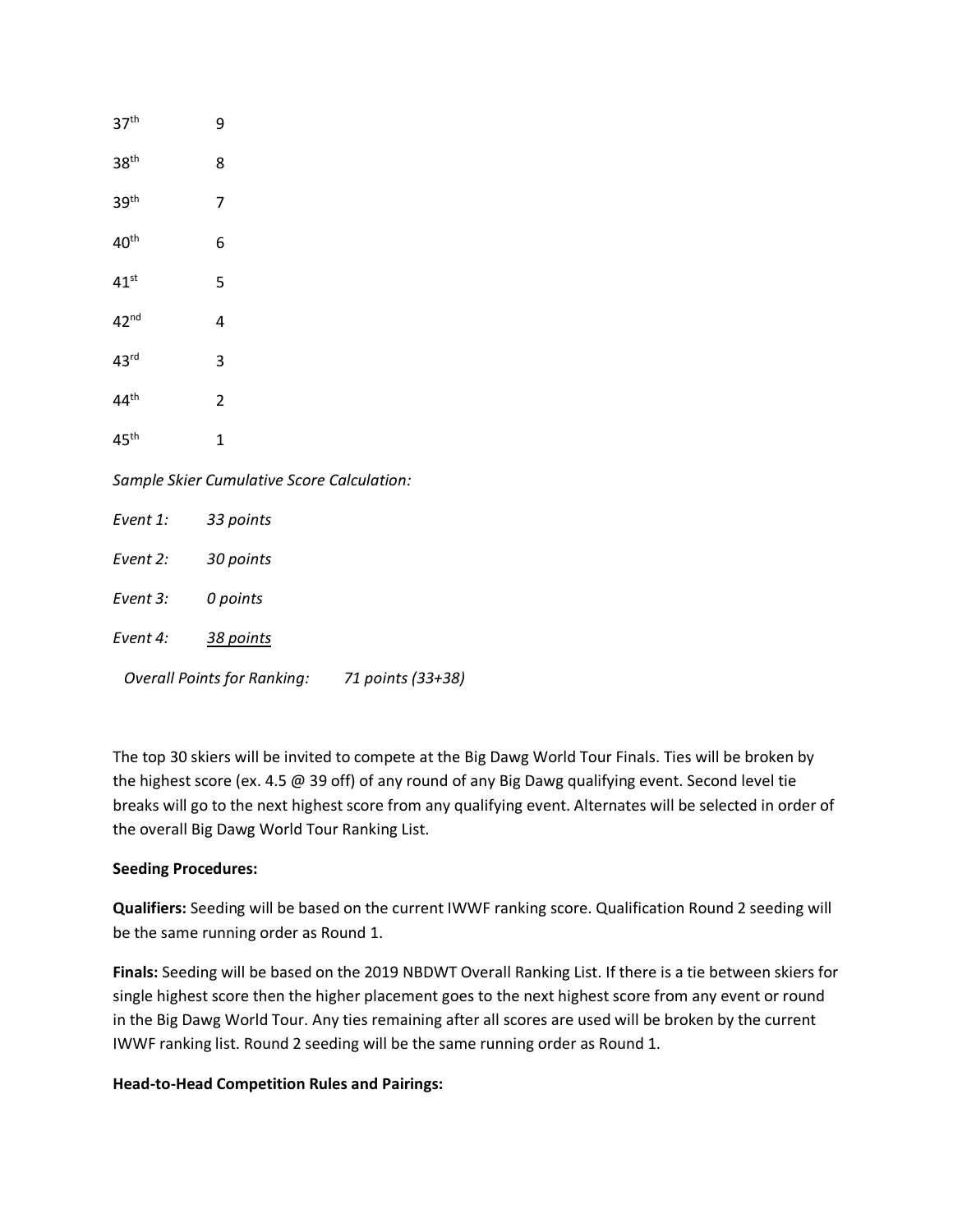- o Head-to-Head Seeds 1-8 will be based upon best single score from any of the qualifying rounds. Ties will be broken by using skiers score from second round of qualifying (e.g. back-up score from skiing in the qualifying event). If a tie still exists, the initial seeding placement from that event will be used.
- $\circ$  Head-to-Head Seeds 9-24 will be based upon cumulative score of both qualifying rounds. In the case of a tie from cumulative score, ties will be broken using the skier's best score from qualifying rounds. If a tie exists for any spot other than 24<sup>th</sup>, second-level ties will be broken using the skier's USA Water Ski National Rankings List score or equivalent IWWF average (non-US skiers). If a tie for the 24<sup>th</sup> spot exists after the first- level tiebreak criteria (e.g. best score from qualifying rounds), a run-off will be held to determine the 24<sup>th</sup> slot. If run-off consists of multiple skiers, the skiing order will be determined by the running order at the time of the tournament start.
- $\circ$  25<sup>th</sup> place and below will be based upon best single score from any of the qualifying rounds. Ties will be broken by using skiers score from second round of qualifying, unless first round scores are only available scores. (E.g. back-up score from skiing in the qualifying event). If a tie still exists, the initial seeding placement from that event will be used.
- o NEW FOR 2019 Skiers that qualify for Seeds 9-24 will meet in a NEW single round Head-to-Head called **the Last Chance Round** (LCR). The LCR will be run after Qualifying and before the Sweet 16, and will be scheduled by the LOC. Winners of the LCR brackets will determine Seeds 9-16 in the Sweet 16 Final Bracket.
- o Officials and Boat Order: Officiating crews will be split into two boats (Boat 1 and Boat 2). Designation of Boat 1 and Boat 2 will be chosen by the chief driver and will not change during the event (e.g. the same two drivers will pull the head-to-head.). The boats will rotate which crew takes the skier off the dock in the head-to-head pairing in accordance with the following:

|             | Skier 1 | Skier <sub>2</sub> |
|-------------|---------|--------------------|
| <b>LCR</b>  | Boat 2  | Boat 1             |
| Sweet 16    | Boat 1  | Boat 2             |
| Elite 8     | Boat 2  | Boat 1             |
| Final $4/2$ | Boat 1  | Boat 2             |

o Skier Pairings and Selection of Ski Order: Higher seed in each pairing selects which skier will ski first. The second skier's score must beat the first skier's score to advance. The final 2 skiers, (and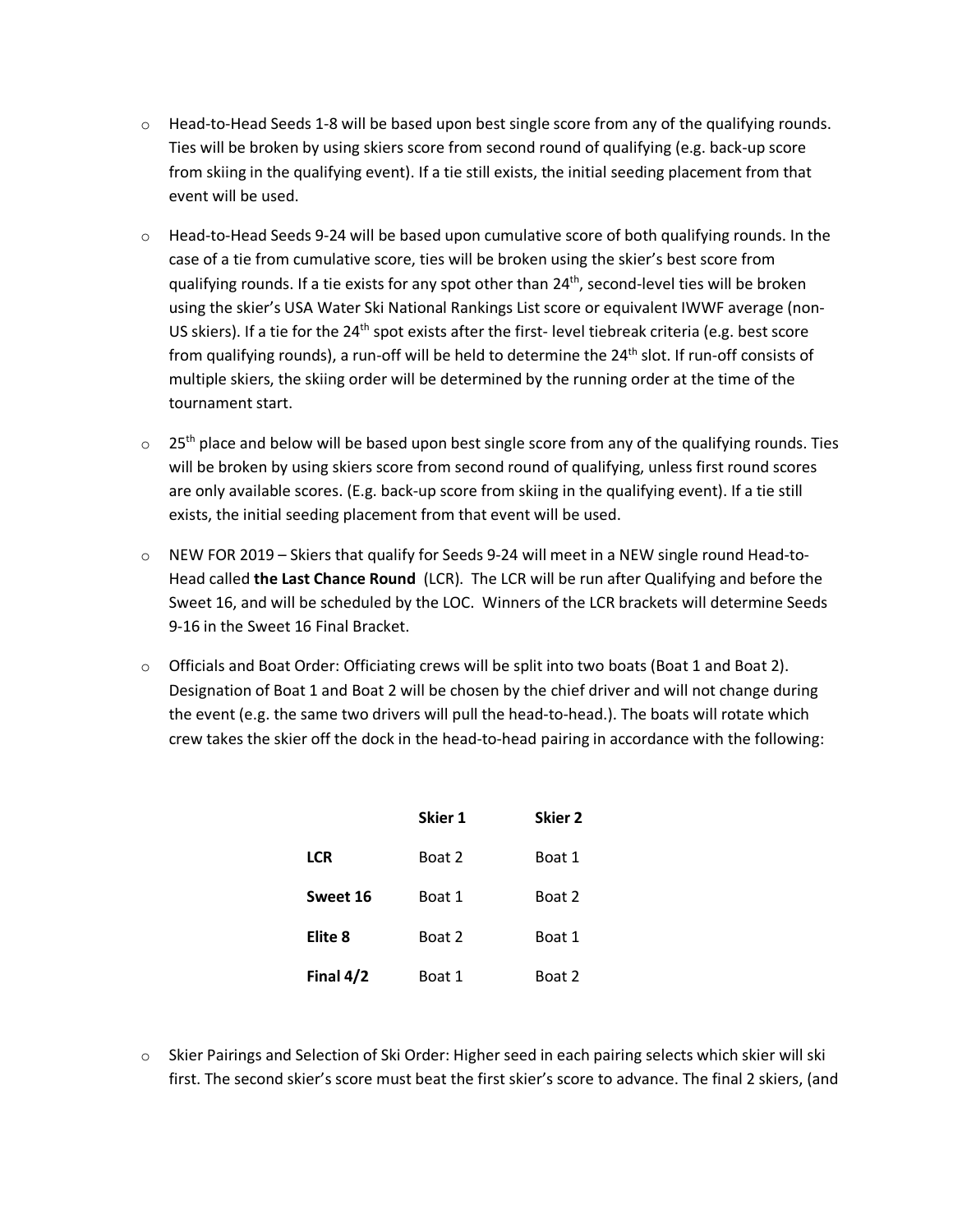only the final 2 skiers), will run off any tie per rules of governing body to determine the champion.

- $\circ$  Starting Rope Lengths May change at the discretion of the tournament officials.
	- Qualifying Rounds: 13m (-32')
	- LCR 13m (-32')
	- Sweet  $16 13m (-32')$
	- Elite  $8 12m (-35')$
	- Final 4/Championship 12m (-35')
- $\circ$  A skier may, with notification to the boat judge, continue to ski in an effort to break a record.
- o In any Head-to-Head round; opting up is not an option.
- $\circ$  The 3rd and 4th place will be determined by the best score (of the two losing skiers) in the Final 4. The 5th through 8th place will be determined by best single score in the round of 8. Any tie for placement, will be broken using back-up score from the round of 16.
- o All skiers' attendance at banquets is highly recommended.

## **LCR and Sweet 16 Head-to-Head Running Order:**

See attached brackets.

## **Schedule & Skier Clock, Elite 8, Final 4, and Championship:**

- $\circ$  Immediately upon completion of the Sweet 16 (upon completion of the 8th pairing in the Sweet 16), both skiers associated with ski order 1 of the Elite 8, should be prepared and ready for boat deployment.
- $\circ$  The Elite 8 pairings will ski as per schedule below. After the fourth and final pairings of the Elite 8 and once both boats have returned to the dock, a 3-minute clock will start. At the end of the 3 minutes, the skiers associated with the ski order 1 of the Final 4 must be ready and in the water for immediate start of the Final 4.\*
- o The Final 4 will ski as per the schedule below. After the second and final pairing, (of the Final 4), and once both boats have returned to the dock, a 3-minute clock will start. At the end of the 3 minutes, the two skiers competing for the Championship, must be ready and in the water for an immediate start. \*

\*A skier not prepared to compete at the end of the clock will be disqualified.

## **Continuation/ Injury Protocol:**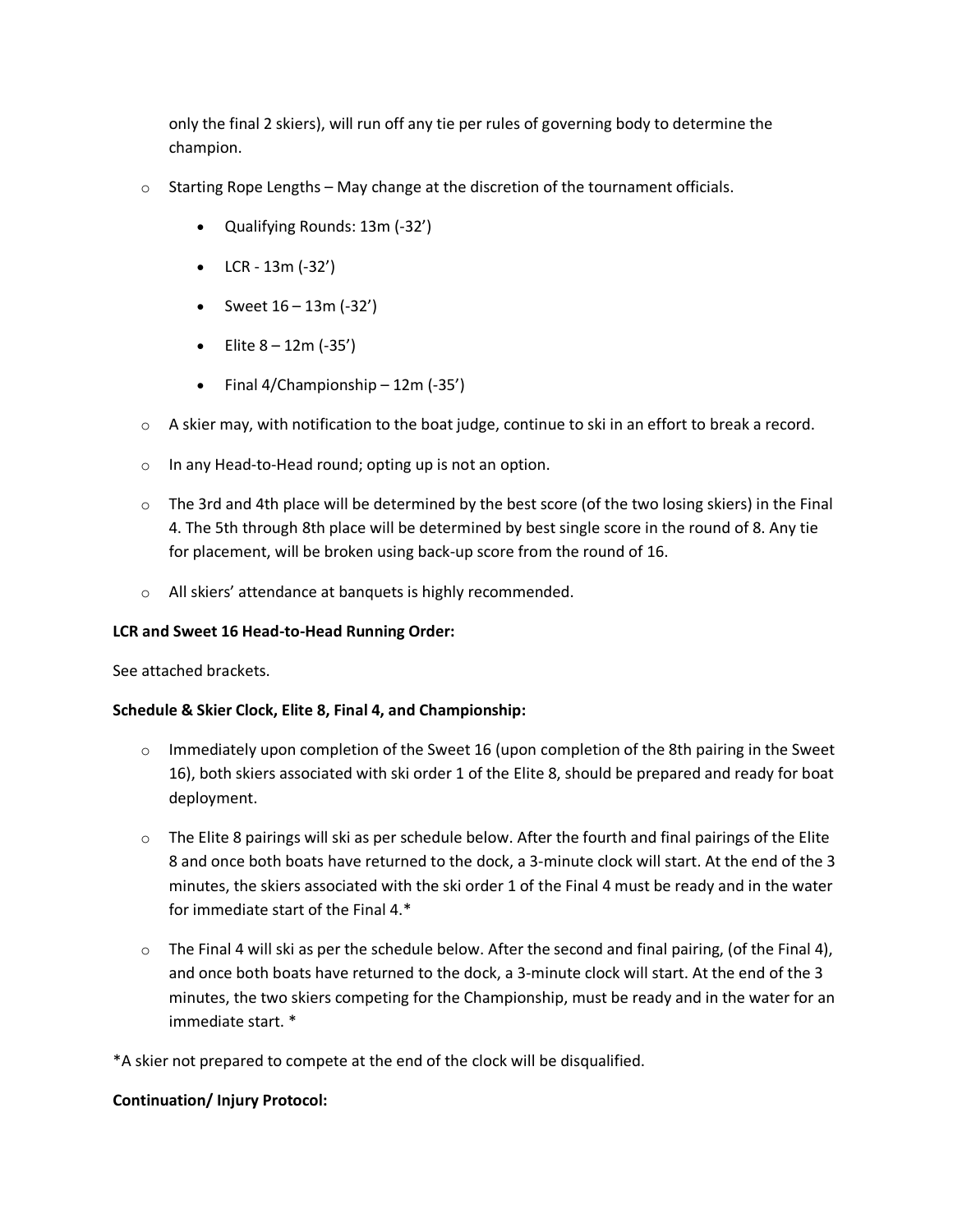- $\circ$  If for any reason a skier is unable to finish both rounds of initial qualifying rounds, that skier will receive points based on the first successful completed round.
- $\circ$  If for any reason a skier is unable to compete in the first round of the Sweet 16 head to head, that skier will receive 16th place points and all skiers below will move up to fill his spot in the Sweet 16 bracket. The  $16<sup>th</sup>$  spot will be filled with the athlete with the highest average score from the qualifying rounds.
- o During the head-to-head Sweet 16 competition, if one of the skiers cannot continue due to injury, the next highest scoring non-winner in that bracket will move into the next bracket to take his place. Example: If seed #3 wins his pairing in the Elite 8, but is hurt in the process and cannot continue, the next non-winning skier with the highest score in the Elite 8, will take the injured skier's place and move into the next bracket (Final 4 in this case). If ties exist when identifying the next highest scoring non-winner, the tie will be broken by taking the highest score from the preceding round (Sweet 16 score in this case). If injury comes during the initial Sweet 16 round and a tie for the highest non-winner skier exists, the tie will be broken based upon Sweet 16 seeding.

## **Contingency Plans Associated with Tournament Delays:**

**Tournament Delays:** If for some reason (weather, tech, or other) it is not possible to complete the second preliminary round in the same day; the LCR and Sweet 16 will be based upon the best single score from the first preliminary round. This will be determined by chief judge based on weather forecasts. In the event of a head-to-head round that has started and becomes delayed, the previous head-to-head round scores will be used to determine winners, if unable to finish. Tournament will not be pushed into another day.

## **1-hour Delay:**

- o Qualifier and Finals
	- Minimum rope length or maximum number of passes will be determined by the chief judge.

## **2-hour Delay:**

- o Qualifier and Finals
	- Top 16 skiers will ski in seeded order (not head-to-head).
	- Top 4 scores will advance to head-to-head Final 4.
	- If a tie exists in places 4-16, the best score in qualifying rounds will be used.
	- If a tie still exists in cash payout positions, skiers will share the payout.

#### **3-hour Delay:**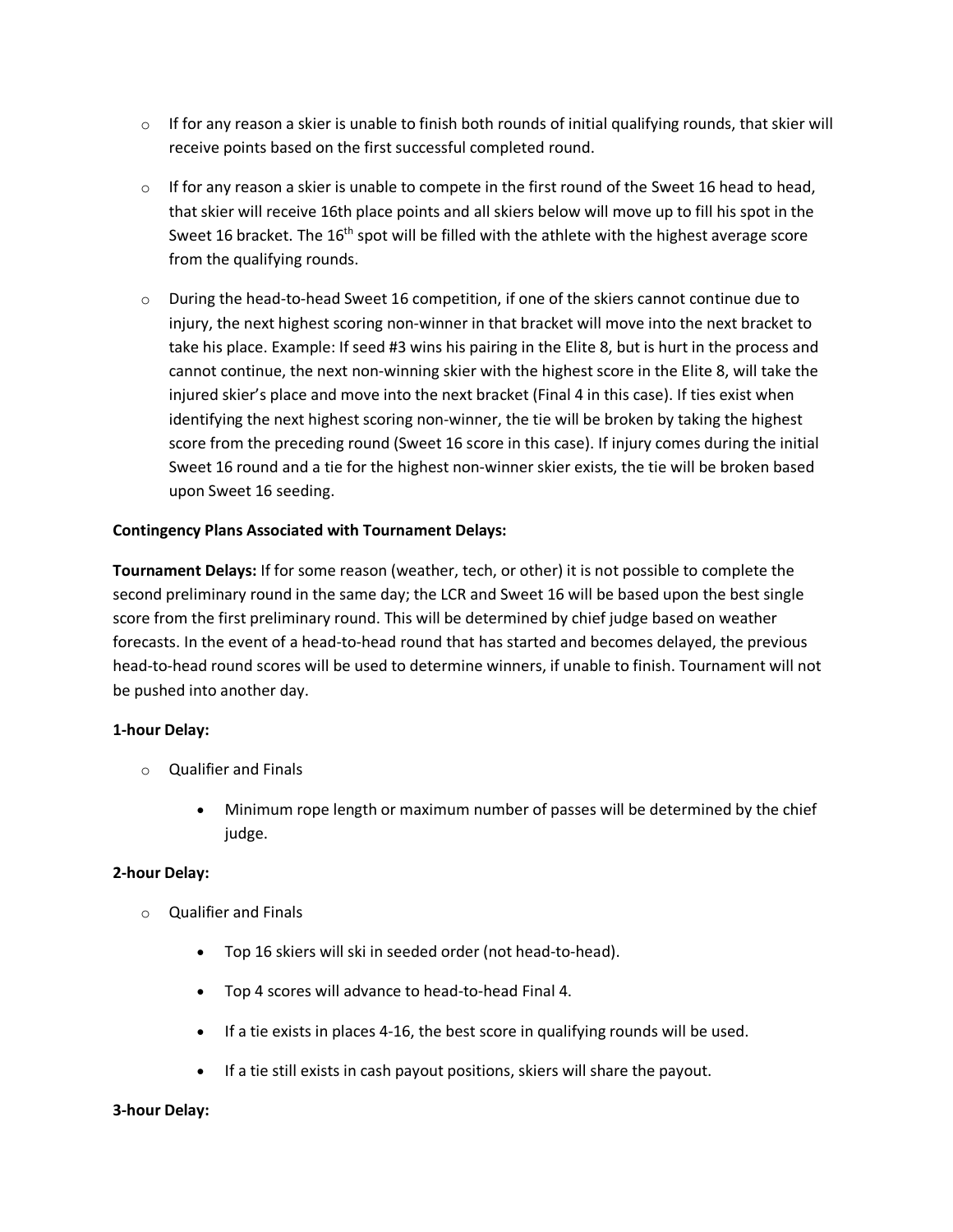- o Qualifier and Finals
	- Top 8 skiers will ski in seeded order (not head-to-head).
	- Top 4 scores will advance to head-to-head finals.
	- If a tie exists in places 4-16, to determine final  $4<sup>th</sup>$  spot, the best score in qualifying rounds will be used.
	- If a tie exists in cash payout positions (5-8), skiers will share the payout.

#### **If No Continuation:**

- o Qualifier and Finals
	- If Sweet 16 is unable to be run, prize money will be based on  $2^{nd}$  round scores, if  $2<sup>nd</sup>$  round scores are unavailable  $1<sup>st</sup>$  round scores will determine winners and prize purse.
	- After Sweet 16 has been completed prize money will be based on Sweet 16 scores.
	- After Elite 8 has been completed prize money will be based on Elite 8 scores.
	- After Final 4 has been completed prize money will be based on Final 4 scores.
	- If a tie still exists in cash payout positions, skiers will share payout.

#### **Prize Purse Breakdown:**

#### **Qualifiers:**

- $_0$  1<sup>st</sup> \$1,250
- $_0$  2<sup>nd</sup> \$800
- $O = 3^{rd} $600$
- $_0$  4<sup>th</sup> \$300

#### **Finals:**

- $0^{5t} $5,000$
- $O$  2<sup>nd</sup> \$2,700
- $\circ$  3<sup>rd</sup> \$1,300
- $_0$  4<sup>th</sup> \$800
- $0^{6} 5^{th} 5700$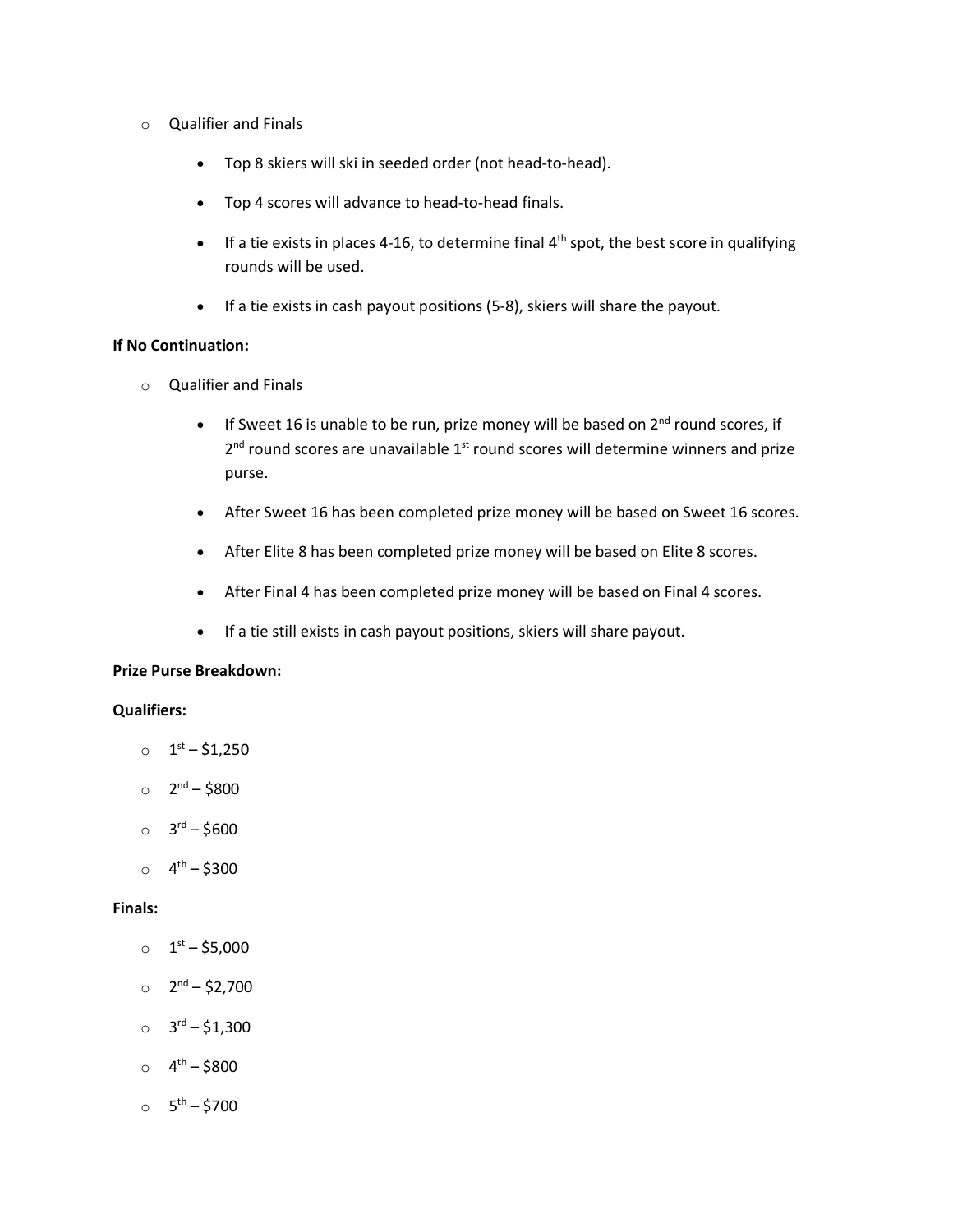- $6^{th} $600$
- $_0$   $7^{th} $500$
- $_0$   $8^{th} $400$